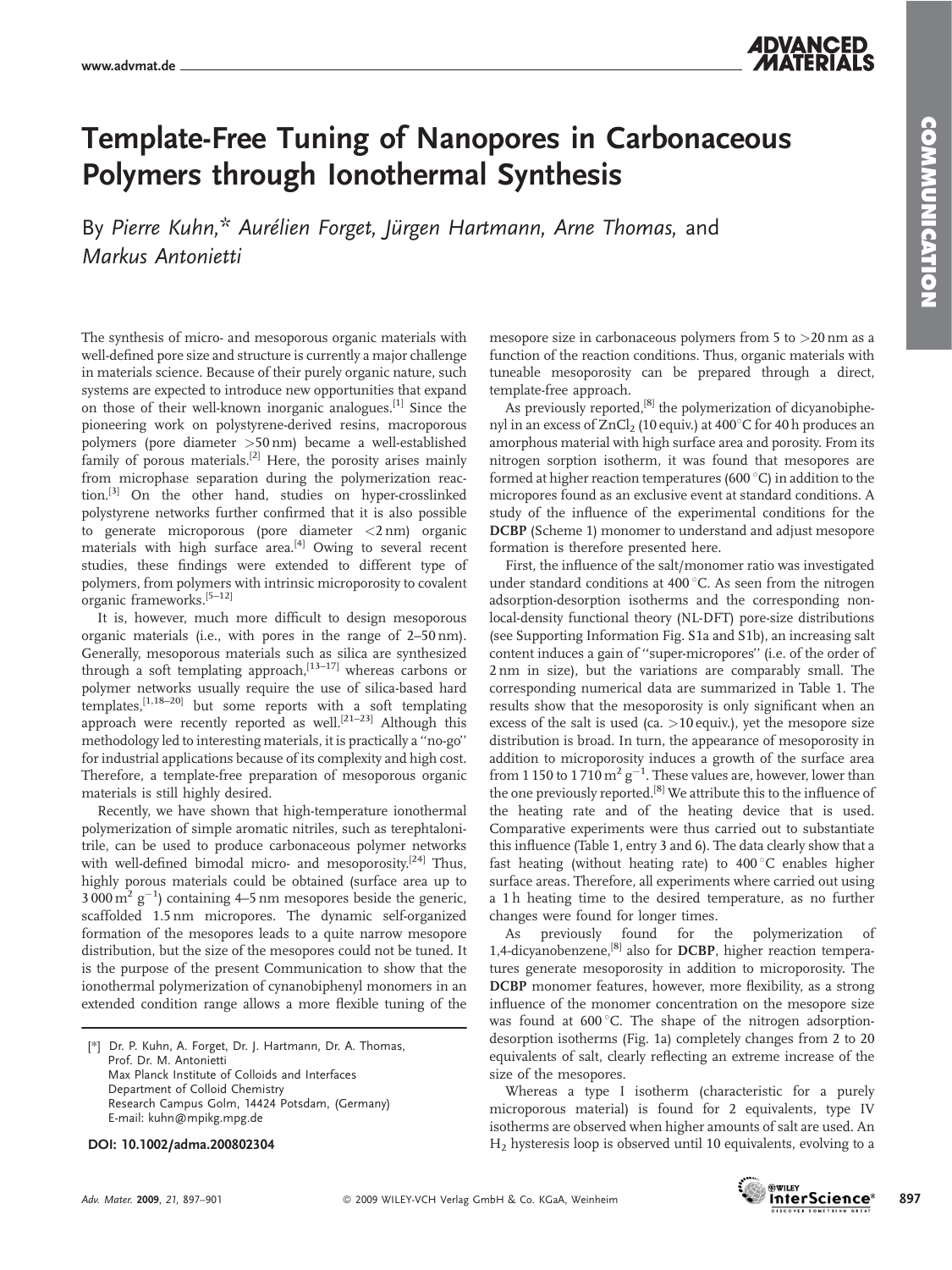

Scheme 1. Schematic representation of the formation of polytriazines from aromatic nitriles and monomers used in this study.

H3-type hysteresis for higher amounts of salt. Whereas the mesoporous contribution stays relatively small for 2 equivalents, a significant population of mesopores centred at ca. 6 nm diameter appears for 5 equivalents (Fig. 1b and 1c). At 10 equivalents, the maximum of the pore size distribution is displaced to ca. 20 nm. Finally, super-mesopores are produced for 15 and 20 equivalents, for which the size distribution is difficult to characterize by nitrogen sorption. The values of the surface area are almost identical to the one from the samples prepared at  $400^{\circ}$ C. In turn, the total pore volume is increasing, reaching values up to 4.5  $\text{cm}^3 \text{ g}^{-1}$ . It can also be seen that the microporous contribution is smaller, indicating that at  $600^{\circ}$ C mesopores are formed at the cost of micropores, which even induces a lowered surface area for high amounts of salt.

The formation of the mesopores can be directly related to a change of the scaffolded covalent structure, as at high temperatures carbonisation reactions, i.e., C–C bond formations between the aromatic rings, can occur. Moreover, a biphenyl moiety can behave as a diene and undergo cycloaddition reactions.[25] This reaction pathway leads to modification of the chemical nature of the polymers towards more extended, stiff aromatic systems. This is in agreement with the formation of larger pores, which rely on stiff subunits to open up the pores against capillary pressure and collapse.

Elemental analysis (see Experimental section, Table 2) showed a characteristic depletion of the nitrogen content with increasing temperature and amount of salt. As already reported, energy dispersed X-ray (EDX) analysis revealed that aqueous work-up efficiently removes all of the salt (see Supporting Information Fig. S4). At 600 $^{\circ}$ C, also a significant diminution of the hydrogen content is observed. A striking feature is that the amount of residual mass (that is not burned in elemental analysis and analyzed) decreases with a decrease in the amount of nitrogen, indicating that the residual mass results from the resistance against oxidation of the nitrogen-rich material.

Overpressure in the reaction flask was detected for almost every experiment. This can be explained by the formation of high amounts of hydrogen as a result of C–C coupling reactions. These reactions may follow a different mechanism, involving radicals, metal-mediated C–H bond activation, or Diels-Alder/aromatization reactions (Scheme 2).<sup>[25]</sup> Note that the Diels-Alder reactions are catalyzed by Lewis acids.[26]

The reactivity of a monofunctional monomer was investigated to obtain evidence of this additional reaction channel, which at high temperatures results in a shift of the structural features from a polyaryltriazine polymer to a carbonaceous polymer network. Thereto, experiments were carried out with 4-cyanobiphenyl and

Table 1. Porous characteristics of the materials prepared from DCBP at different temperatures and concentrations.

| Entry        | Temperature<br>[°C] | ZnCl <sub>2</sub><br>[mol. equiv.] | $S_{\mathsf{BET}}$<br>$[m^2 g^{-1}]$ | $S_{\text{BET}}[e]$<br>(micro)<br>$[m^2 g^{-1}]$ | <b>Total Pore</b><br>Volume <sup>[f]</sup><br>[cm <sup>3</sup> $g^{-1}$ ] | Microporous<br>Volume <sup>[e]</sup><br>$[cm^3 \text{ g}^{-1}]$ | Average Pore<br>Diameter [nm] |
|--------------|---------------------|------------------------------------|--------------------------------------|--------------------------------------------------|---------------------------------------------------------------------------|-----------------------------------------------------------------|-------------------------------|
| 1[a]         | 400                 | $\overline{2}$                     | 1150                                 | 840                                              | 0.57                                                                      | 0.4                                                             | $\overline{2}$                |
| 2[a]         | 400                 | 5                                  | 1140                                 | 730                                              | 0.64                                                                      | 0.37                                                            | 2.2                           |
| 3[a]         | 400                 | 10                                 | 1710                                 | 705                                              | 1.2                                                                       | 0.42                                                            | 2.8                           |
| 4[a] (MCBP)  | 400                 | 10                                 | 1 1 3 0                              | 420                                              | 1.5                                                                       | 0.24                                                            | 5.3                           |
| 5[a]         | 400                 | 20                                 | 710                                  | 490                                              | 0.4                                                                       | 0.24                                                            | 2.2                           |
| 6[d]         | 400                 | 10                                 | 2 1 2 0                              | 790                                              | 1.7                                                                       | 0.51                                                            | 3.3                           |
| 7[b]         | 600                 | $\overline{2}$                     | 1170                                 | 600                                              | 0.65                                                                      | 0.31                                                            | 2.2                           |
| 8[b]         | 600                 | 5                                  | 1400                                 | 290                                              | 1.55                                                                      | 0.2                                                             | 4.4                           |
| 9[b]         | 600                 | 10                                 | 1240                                 | 235                                              | 2.25                                                                      | 0.14                                                            | 7.2                           |
| 10[b] (MCBP) | 600                 | 10                                 | 675                                  | 285                                              | 1.67                                                                      | 0.14                                                            | 10.0                          |
| 11[b] (BP)   | 600                 | 10                                 | $\mathbf 0$                          | $\qquad \qquad -$                                | $\mathbf 0$                                                               | $\qquad \qquad -$                                               | $\overline{\phantom{m}}$      |
| 12[b]        | 600                 | 15                                 | 1260                                 | 340                                              | 2.76                                                                      | 0.19                                                            | 8.8                           |
| 13[b]        | 600                 | 20                                 | 1510                                 | 340                                              | 4.5                                                                       | 0.2                                                             | 12.1                          |
| 14[c]        | 400/600             | 5                                  | 1630                                 | 400                                              | 1.29                                                                      | 0.22                                                            | 3.2                           |
| 15[c]        | 400/600             | 10                                 | 1625                                 | 200                                              | 2.42                                                                      | 0.15                                                            | 6.3                           |
| 16[c]        | 400/600             | 20                                 | 1430                                 | 205                                              | 2.96                                                                      | 0.14                                                            | 8.3                           |

[a] 25 to 400 °C in 1 h then 400 °C during 40 h. [b] 25 to 600 °C in 1 h, then at 600 °C during 20 h. [c] 25 to 400 °C in 1 h, then at 400 °C for 20 h, 400 to 600 °C in 1 h, then at 600 °C for 1 h. [d] Fast heating to 400 °C. [e] determined by NL-DFT. [f] at  $P/P_0 = 0.99$ .

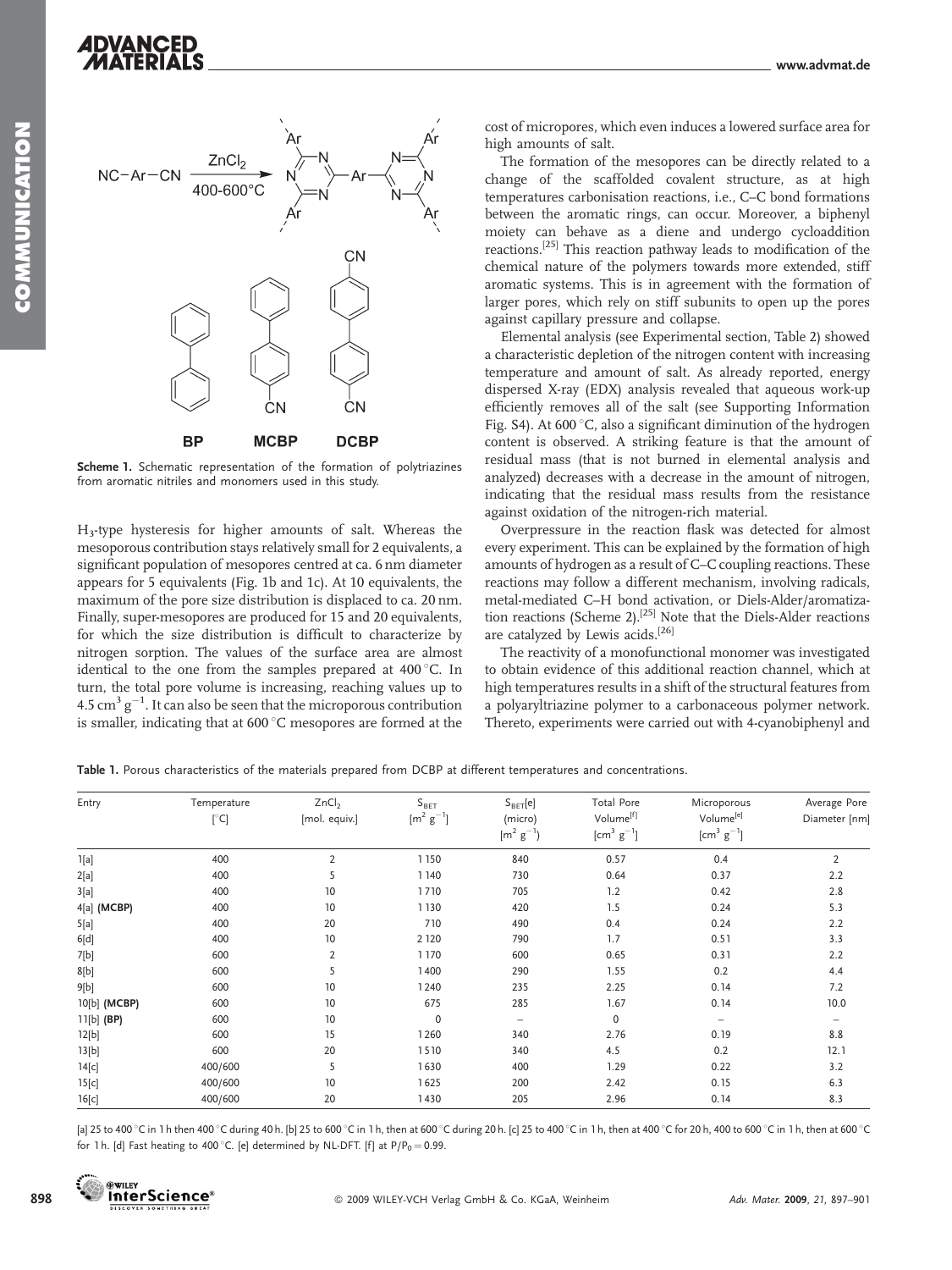

**Figure 1.** a) Nitrogen sorption isotherms (ordinate offset 350 cm $^3$  g $^{-1}$ ). b) NL-DFT pore size distributions (ordinate offset 0.2 cm $^3$  nm $^{-1}$  g $^{-1})$  and BJH pore size distribution for the materials obtained from different concentrations of DCBP. (Conditions: 600 °C, 20h)

*ADVANCED* 

Table 2. Combustion elemental analysis.

| Temperature $(^{\circ}C)$ | Equivalents of ZnCl <sub>2</sub> | C    | N     | н    | C/N  | C/H | Resid. |
|---------------------------|----------------------------------|------|-------|------|------|-----|--------|
| 400                       | $\overline{2}$                   | 70.8 | 8.36  | 3.46 | 9.9  | 1.7 | 17.4   |
| 400                       | 5                                | 67.5 | 7.08  | 2.91 | 11.1 | 1.9 | 22.5   |
| 400                       | 10                               | 79.0 | 6.21  | 3.00 | 14.9 | 2.2 | 12.8   |
| 400                       | 10direct                         | 84.2 | 5.41  | 2.18 | 18.2 | 3.2 | 8.2    |
| 400                       | 10mono                           | 84.2 | 3.33  | 3.33 | 29.5 | 2.1 | 9.1    |
| 400                       | 20                               | 79.0 | 5.98  | 3.03 | 15.4 | 2.2 | 12.0   |
| 600                       | 2                                | 72.4 | 5.90  | 1.53 | 14.3 | 3.9 | 20.2   |
| 600                       | 5                                | 75.5 | 4.98  | 1.49 | 17.7 | 4.2 | 18     |
| 600                       | 10                               | 83.6 | 5.21  | 1.6  | 18.8 | 4.3 | 9.5    |
| 600                       | 10 mono                          | 87.8 | 2.24  | 1.54 | 45.7 | 4.7 | 8.4    |
| 600                       | 15                               | 83.9 | 4.77  | 1.4  | 20.5 | 5.0 | 9.9    |
| 600                       | 20                               | 89.9 | 3.56  | 1.32 | 29.5 | 5.7 | 5.2    |
| 400/600                   | 5                                | 84.6 | 3.35  | 1.28 | 29.5 | 5.5 | 10.8   |
| 400/600                   | 10                               | 85.0 | 3.58  | 1.22 | 27.7 | 5.8 | 10.2   |
| 400/600                   | 20                               | 85.4 | 4.27  | 1.40 | 23.3 | 5.1 | 9.0    |
| Calc. $C_{14}H_8N_2$      |                                  | 82.3 | 13.72 | 3.95 | 7    | 1.5 |        |

with 1,1'-biphenyl as reference-monomer sources. With biphenyl, only a very low conversion was observed at  $400^{\circ}$ C (ca. 10%) into black amorphous, nonporous carbon. At 600 °C, full conversion was observed, but the polymerization system was not homogeneous (total phase separation) and resulted in a nonporous material. Under these reaction conditions, the pure 4-cyanobiphenyl leads to cross-linked, porous materials, which are less perfect and also exhibit a lower surface area. In this case, the crude reaction mixture is obtained as a foam instead of a monolith. It must be underlined that simple trimerization towards the triazine would here only result in a soluble low-molecular-weight product, while only rather complete secondary reactions involving the biphenyl-system can explain the presence of a black, fully condensed carbonaceous material. In the case of 4-cyanobiphenyl, a huge amount of gas is produced as a side product, which was evident from the high overpressure when the ampoules are opened. Thus, the presence of the two nitrile functions is favorable, but not required. However, the presence of at least one nitrile function is necessary to obtain a homogeneous reaction mixture in the salt melt and, in turn, porosity. The formation of large pores of the ''foam type'' is presumably due to the onset of phase separation between the forming carbonaceous polymer and the salt phase. As phase separation should have an influence on the morphology of the materials, high-resolution scanning electron microscopy



Scheme 2. Schematic representation of a possible Diels-Alder reaction between a biphenyl and a nitrile.

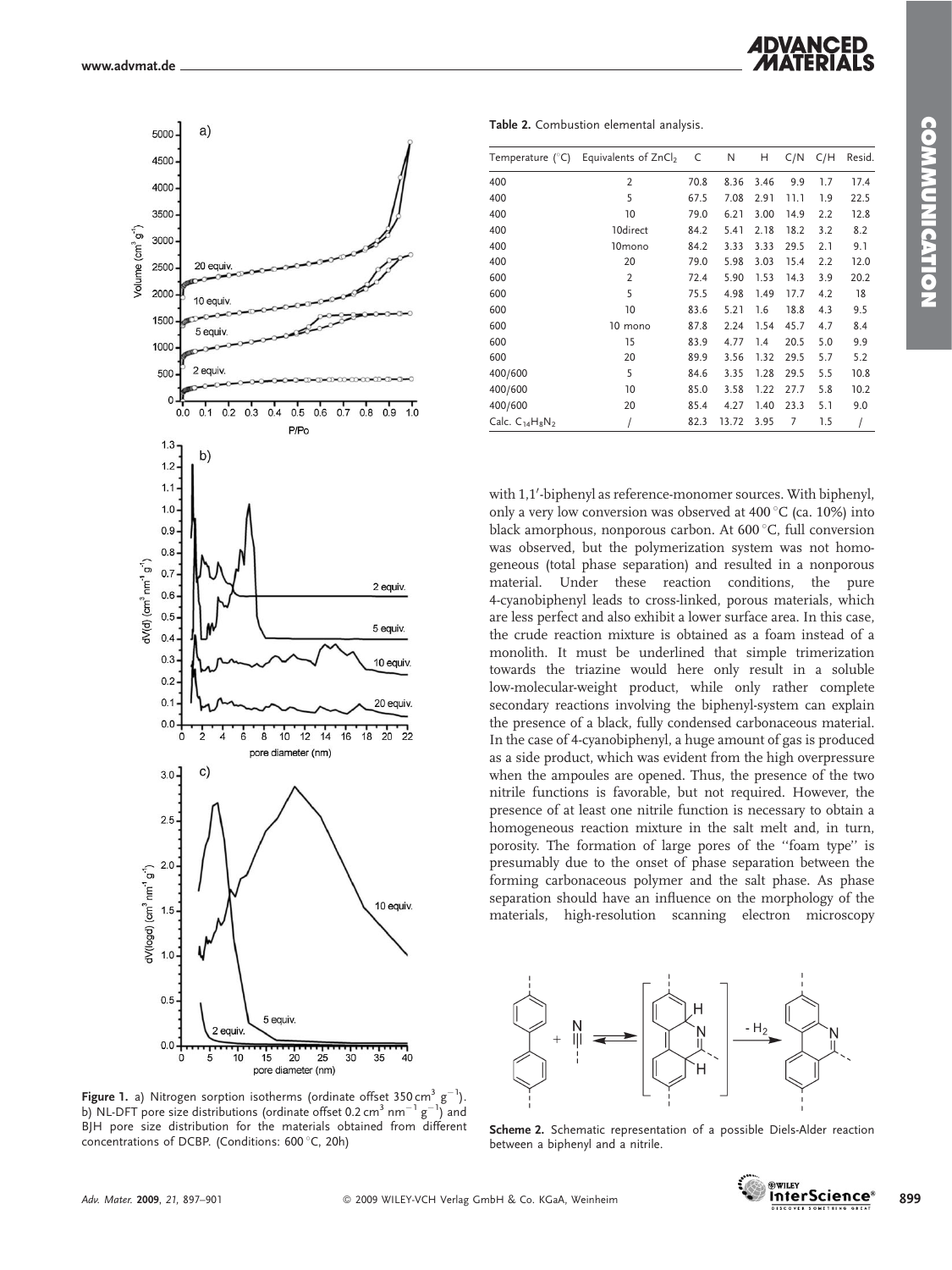**ADVANCED** 



Figure 2. HR-SEM pictures of the samples prepared from DCBP with 5 equivalents (a–c) and 10 equivalents (d,e) of  $ZnCl<sub>2</sub>$  and from MCBP with 10 equivalents  $ZnCl<sub>2</sub>$  at 600 °C (f).

(HRSEM) investigations were carried out. Transmission electron microscopy (TEM) investigations could indeed only reveal the highly porous character of the materials (see Supporting Information, Fig. S2a and S2b).

From Figure 2a it can be seen that the materials are highly homogeneous; macroscopic heterogeneities are absent on all scales. The mesopores with sizes of up to 5nm nicely manifest in the picture of the sample prepared from DCBP at  $600^{\circ}$ C with 5 equivalents of  $ZnCl<sub>2</sub>$  as an interconnected, droplet-like porosity (Fig. 2b and 2c). The bigger 10 nm pores of the material prepared from DCBP at 600 °C using 10 equivalents of  $ZnCl<sub>2</sub>$  are seen in Figure 2d and 2e. Such porosity morphologies are similar to those of gels obtained from spinodal demixing[2] and favorable for transport and permeation. On the other side, the material prepared from MCBP under similar conditions shows a different morphology, that is, polymer ''droplets'' with an interstitial pore structure (Fig. 2f). These observations undoubtedly show that the mesoporosity is formed through phase separation, and that the variation of the affinity of the material with the salt will direct the pore morphology. A good affinity of the organic material with the salt is required, which in the present system is provided by the cyano group- and nitrogen moieties.

Further control of the pore size is exerted by carrying out the reaction in a two-step heat treatment, where the reaction mixture is first heated to 400 $^{\circ}$ C, and then matured and reorganized by heating to  $600^{\circ}$ C. For **DCBP** this can also be applied to tune the pore size (see Supporting Information, Fig. S3a and S3b). As shown from the BJH distributions, the maximum of the pore size distribution can be lowered by this method, for example from 15 to 10 nm at 10 equivalents. This is in line with the fact that fast heating produces larger pores (see Table 1, entry 3 and 6). The surface area and porosity remain almost the same compared to the samples prepared by a single-step heat treatment.

In conclusion, a template-free synthesis of porous polymer/ carbon-materials was presented, leading to nonperiodic, but well-defined mesoporosity with a broad range of pore sizes and favourable pore connectivity. The simple process of ionothermal polymerization of cheap nitriles at various temperatures allows the convenient preparation of a broad set of materials with a very homogeneous micro-, meso-, or macroporosity, where the size of the mesopores can be tuned in the range of 5 to >20 nm. It was reasoned that the key feature that allows the formation of this mesoporosity is the adjustment of the phase separation between the salt phase and the organic material by its nitrogen content. The presence of a sufficient amount of nitrile functions is decisive for ensuring a good homogeneity of the reaction mixture and controlling the affinity of the organic material with the salt phase. Owing to the low cost of this process, the here presented method for generating well-defined porosity should open new opportunities for the design of nanofoams with tunable porosity, which could be applied in large-scale industrial applications, such as insulating materials, catalyst supports, or as sorption materials.

## Experimental

Chemicals: Zinc chloride (ABCR, anhydrous, 98%) was stored in a glove box and used as received. 4,4'-dicyanobiphenyl (DCBP), 4,-cyanobiphenyl (MCBP) and biphenyl (BP) were purchased from Aldrich and used as received.

Characterization: Elemental analyses were obtained from a Vario El elemental analyzer. Nitrogen-sorption measurements were collected either on a Quantachrome Quadrasorb apparatus at 77K. BET surface areas were determined over a P/P0 range as described before [27]. The samples were degassed at 200 $\degree$ C for 15h before measurement. NLDFT pore-size distributions were determined using the carbon/slit-cylindrical pore model of the Quadrawin software. A Nabertherm L3/11 oven was used as heating device. TEM was carried out on an Omega 912 (Carl Zeiss, Oberkochen, Germany). EDX spectra were measured on the TEM instrument with an EDXS spectrometer. HRSEM was performed on a JEOL JSM-7500 microscope in the high vacuum mode. The acceleration voltage was set to 15 kV.

Synthesis of the Polytriazine Networks: In a typical experiment, the monomer and  $ZnCl<sub>2</sub>$  were transferred into a quartz ampoule  $(3 \text{ cm} \times 12 \text{ cm})$  under an inert atmosphere. The ampoule was evacuated, sealed, and heated to the desired temperature during 20 h. The ampoule was then cooled down to room temperature and opened. Caution: for temperatures higher than 500 $^{\circ}$ C, the ampoules are under pressure, which is released during opening of the ampoule. The reaction mixture was subsequently grounded and then washed thoroughly with water to remove most of the ZnCl<sub>2</sub>. Further stirring in diluted HCl for 15 h was carried out to remove the residual salt (total elimination of the salt residue was confirmed by EDX analysis, see Supporting Information, Fig. S4). After this